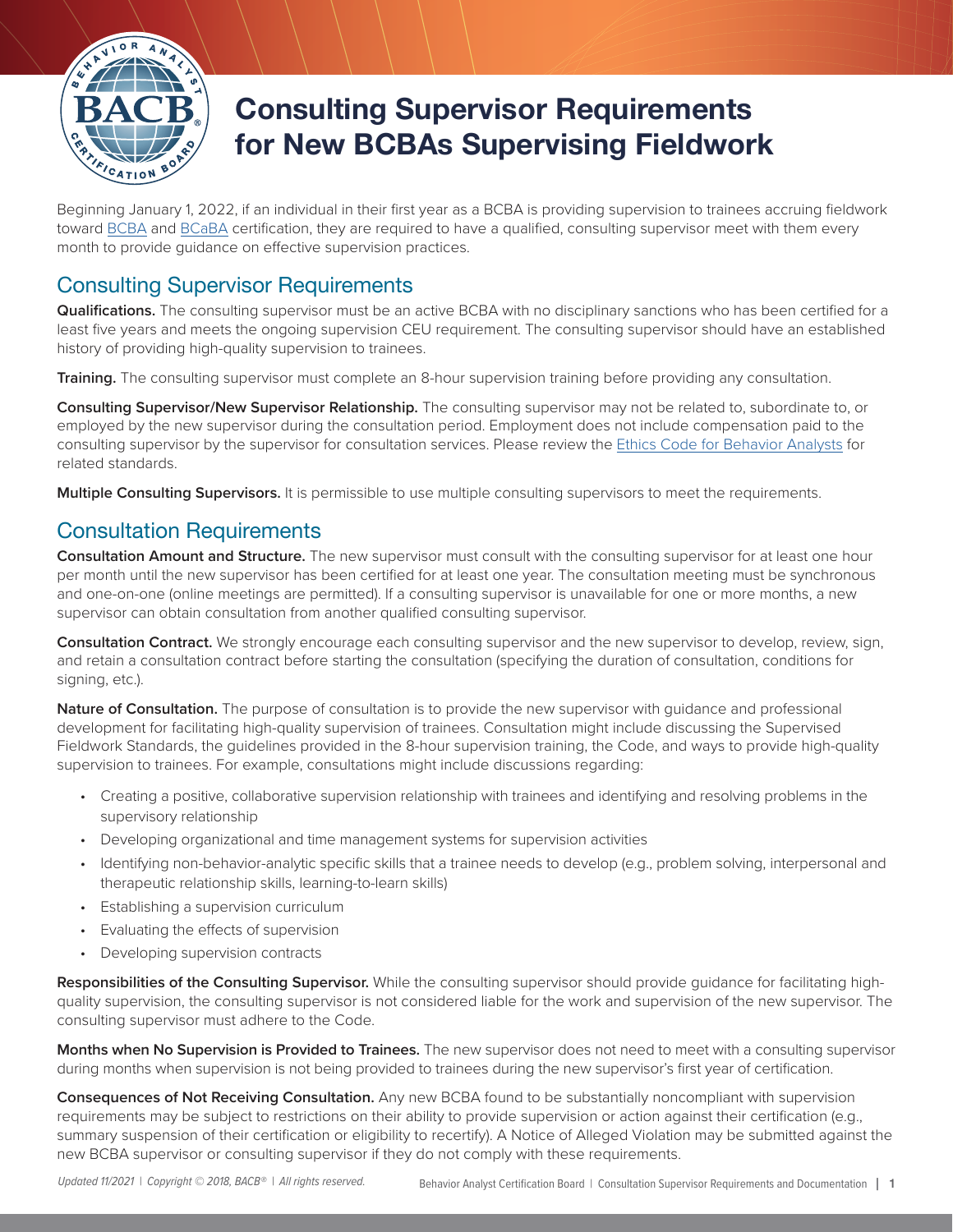## Consulting Supervision Documentation

The new supervisor must maintain documentation of each monthly consultation with the consulting supervisor for the first post-certification year using the fields below. Each row must be signed by the last day of the calendar month following the month of consultation. Non-BACB forms will not be accepted. The supervisor and consulting supervisor must maintain this documentation and any evidence of the consultation for seven years. In the event of an audit, this documentation may be requested.

|                        | Month/Year: ____________ Fieldwork Hours Provided by the New Supervisor?<br>TYES (Complete the consulting supervisor information below.) TWO (The consulting supervisor fields below are not needed for the month.) |  |
|------------------------|---------------------------------------------------------------------------------------------------------------------------------------------------------------------------------------------------------------------|--|
|                        |                                                                                                                                                                                                                     |  |
|                        |                                                                                                                                                                                                                     |  |
|                        | By signing below, I hereby attest that the consultation provided during this month is compliant with the Consulting Supervisor Requirements                                                                         |  |
|                        | Month/Year: ____________ Fieldwork Hours Provided by the New Supervisor?<br>TYES (Complete the consulting supervisor information below.) TWO (The consulting supervisor fields below are not needed for the month.) |  |
|                        |                                                                                                                                                                                                                     |  |
|                        | By signing below, I hereby attest that the consultation provided during this month is compliant with the Consulting Supervisor Requirements                                                                         |  |
|                        |                                                                                                                                                                                                                     |  |
| Month/Year: __________ | Fieldwork Hours Provided by the New Supervisor?<br>TYES (Complete the consulting supervisor information below.) TWO (The consulting supervisor fields below are not needed for the month.)                          |  |
|                        |                                                                                                                                                                                                                     |  |
|                        | By signing below, I hereby attest that the consultation provided during this month is compliant with the Consulting Supervisor Requirements                                                                         |  |
|                        |                                                                                                                                                                                                                     |  |
| Month/Year: __________ | Fieldwork Hours Provided by the New Supervisor?<br>NO (The consulting supervisor fields below are not needed for the month.)<br>Yes (Complete the consulting supervisor information below.)                         |  |
|                        |                                                                                                                                                                                                                     |  |
|                        |                                                                                                                                                                                                                     |  |
|                        | By signing below, I hereby attest that the consultation provided during this month is compliant with the Consulting Supervisor Requirements                                                                         |  |

*This document must be signed in accordance with the [Acceptable Signatures Policy](https://www.bacb.com/acceptable-signatures-policy/).*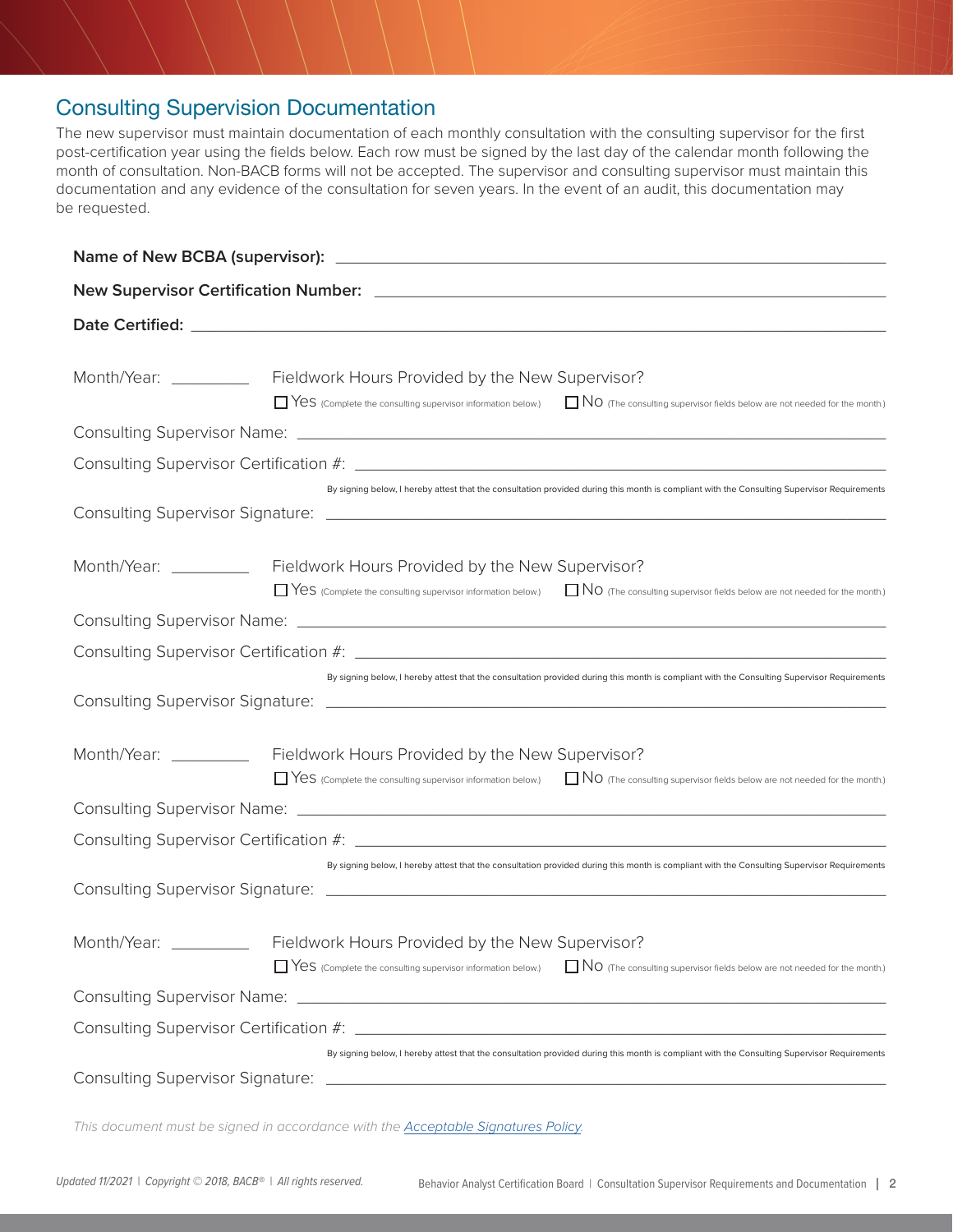| Month/Year: _________ | Fieldwork Hours Provided by the New Supervisor?<br>TYES (Complete the consulting supervisor information below.) TWO (The consulting supervisor fields below are not needed for the month.)   |
|-----------------------|----------------------------------------------------------------------------------------------------------------------------------------------------------------------------------------------|
|                       |                                                                                                                                                                                              |
|                       |                                                                                                                                                                                              |
|                       | By signing below, I hereby attest that the consultation provided during this month is compliant with the Consulting Supervisor Requirements                                                  |
| Month/Year: _________ | Fieldwork Hours Provided by the New Supervisor?<br>TYES (Complete the consulting supervisor information below.) TWO (The consulting supervisor fields below are not needed for the month.)   |
|                       |                                                                                                                                                                                              |
|                       |                                                                                                                                                                                              |
|                       | By signing below, I hereby attest that the consultation provided during this month is compliant with the Consulting Supervisor Requirements                                                  |
| Month/Year: _________ | Fieldwork Hours Provided by the New Supervisor?<br>TYES (Complete the consulting supervisor information below.) TWO (The consulting supervisor fields below are not needed for the month.)   |
|                       |                                                                                                                                                                                              |
|                       |                                                                                                                                                                                              |
|                       | By signing below, I hereby attest that the consultation provided during this month is compliant with the Consulting Supervisor Requirements                                                  |
| Month/Year: _________ | Fieldwork Hours Provided by the New Supervisor?<br>□ Yes (complete the consulting supervisor information below.) □ NO (The consulting supervisor fields below are not needed for the month.) |
|                       |                                                                                                                                                                                              |
|                       |                                                                                                                                                                                              |
|                       | By signing below, I hereby attest that the consultation provided during this month is compliant with the Consulting Supervisor Requirements                                                  |
| Month/Year: _________ | Fieldwork Hours Provided by the New Supervisor?<br>TYES (Complete the consulting supervisor information below.) TWO (The consulting supervisor fields below are not needed for the month.)   |
|                       |                                                                                                                                                                                              |
|                       |                                                                                                                                                                                              |
|                       | By signing below, I hereby attest that the consultation provided during this month is compliant with the Consulting Supervisor Requirements                                                  |

*This document must be signed in accordance with the [Acceptable Signatures Policy](https://www.bacb.com/acceptable-signatures-policy/).*